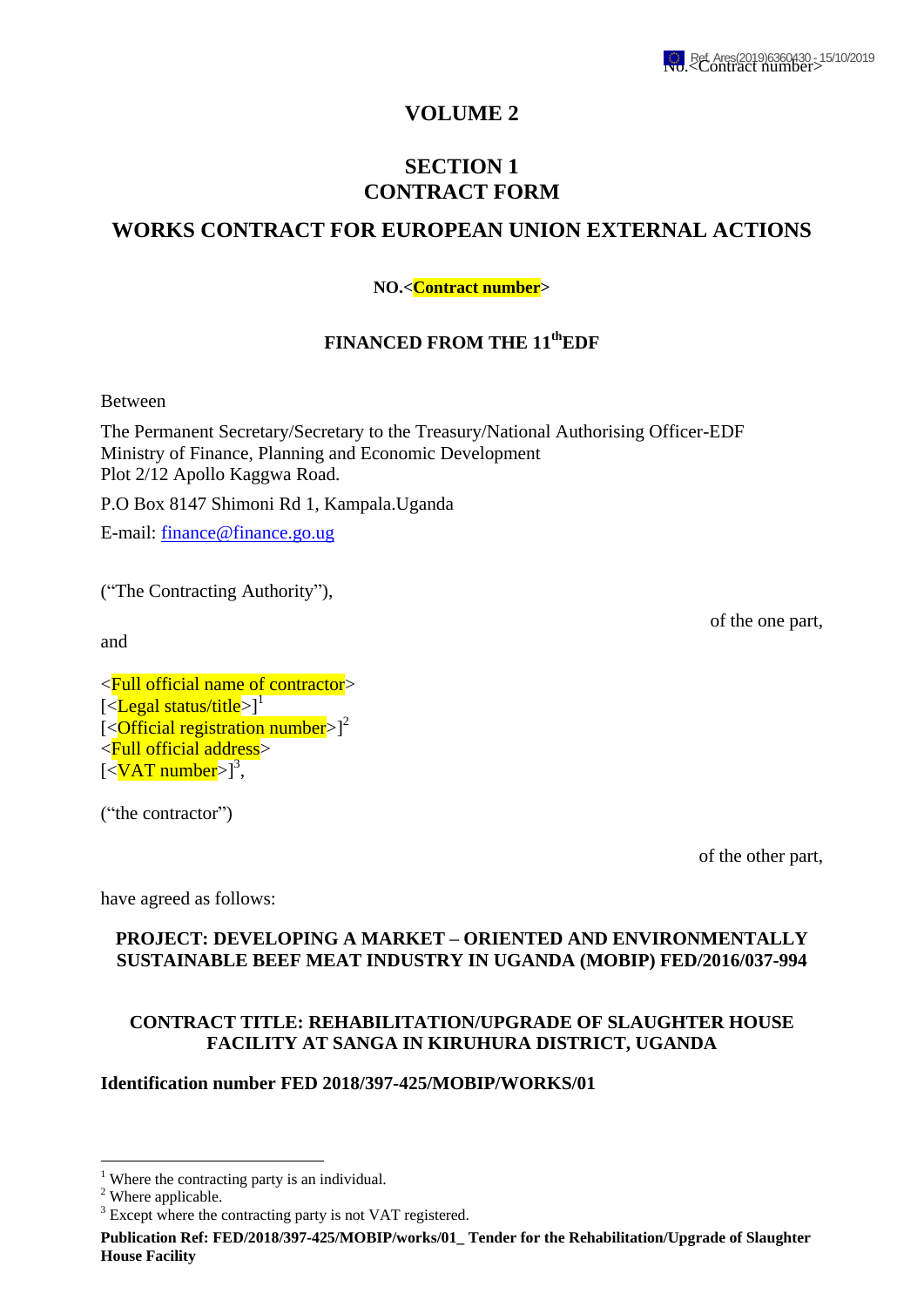Whereas the Contracting Authority would like the contractor to carry out the following works:

### **Rehabilitation and Upgrade of Sanga slaughter facility in Kiruhura District, Uganda**

and has accepted a tender by the Contractor for the execution and completion of such works and the remedying of any defects therein.

#### **It is hereby agreed as follows:**

- **(1)** In this Contract, words and expressions shall have the meanings assigned to them in the contractual conditions set out below.
- **(2)** The following documents shall be deemed to form and be read and construed as part of this contract, in the following order of precedence:
	- (a) the Contract,
	- (b) the Special Conditions,
	- (c) the General Conditions,
	- (d) the breakdown of lump-sum price,
	- (e) the technical and/or performance specifications,
	- (f) the design documentation (drawings),
	- (g) the tender,
	- (h) any other documents forming part of the contract.

The various documents making up the contract shall be deemed to be mutually explanatory; in cases of ambiguity or divergence, they shall prevail in the order in which they appear above. Addenda shall have the order of precedence of the document they are amending.

- **(3)** In consideration of the payments to be made by the contracting authority to the contractor as hereinafter mentioned, the contractor undertakes to execute and complete the works and remedy defects therein in full compliance with the provisions of the contract.
- **(4)** The Contracting Authority hereby agrees to pay the contractor in consideration of the execution and completion of the works and remedying of defects therein the amount of:
	- Contract price (excluding VAT/other taxes) EUR <amount>
	- VAT and other taxes EUR <amount>
	- Contract price EUR <amount in words>

or such other sum as may become payable under the provisions of the Contract at the times and in the manner prescribed by the contract. VAT will be paid in compliance with the binding regulations, national law and international agreements concerning the execution of the project. VAT and other taxes shall not be paid on the funds originating from EU funds.

(**5)** Other specific conditions applying to the contract

For the purpose of Article 72 of the general conditions, for the part of the data transferred by the contracting authority to the European Commission:

(a) the controller for the processing of personal data carried out within the Commission is the head of legal affairs unit of DG International Cooperation and Development.

#### **Publication Ref: FED/2018/397-425/MOBIP/works/01\_ Tender for the Rehabilitation/Upgrade of Slaughter House Facility**